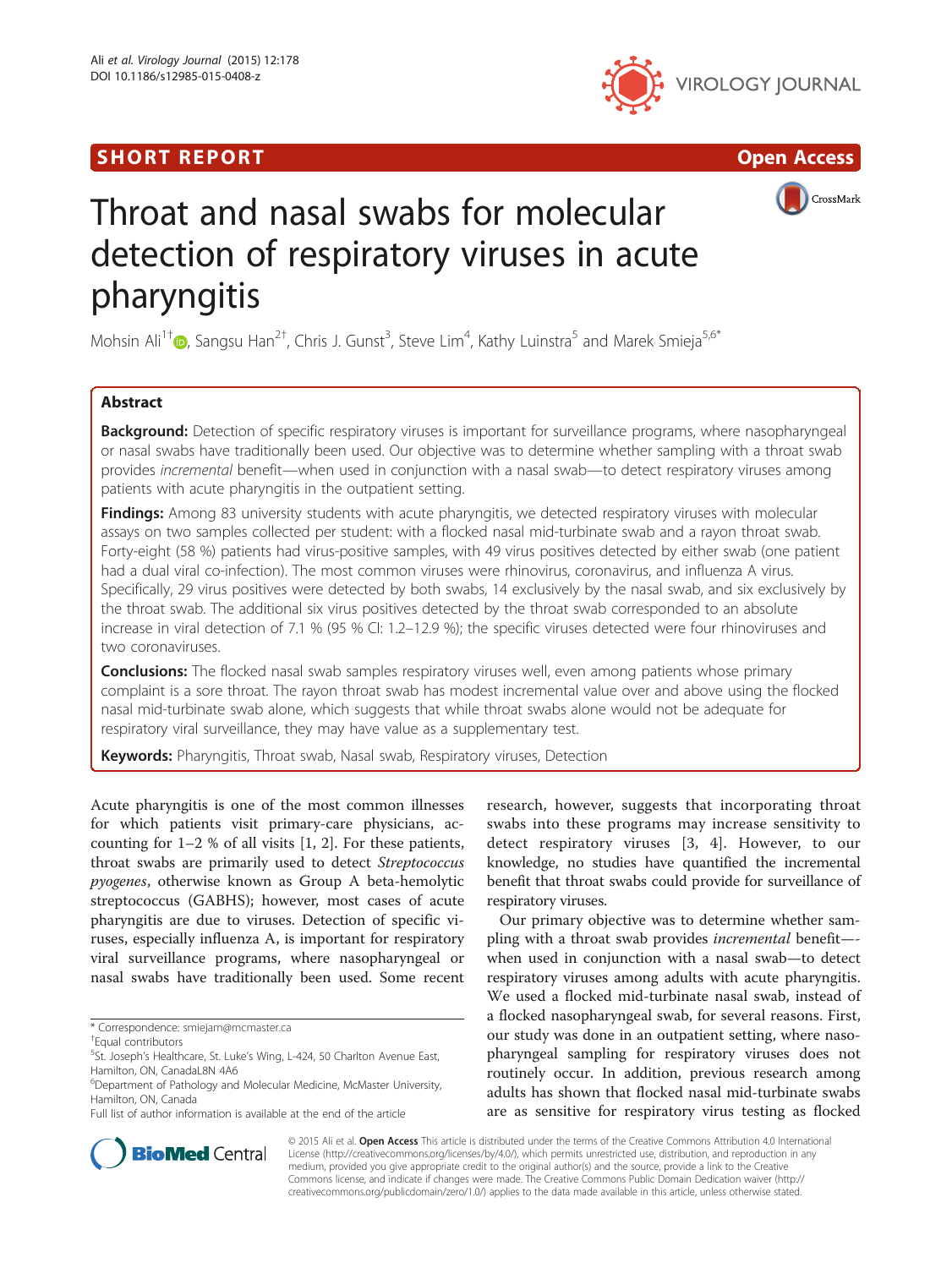nasopharyngeal swabs, and since nasal mid-turbinate swabs are more comfortable and acceptable for patients, these swabs are preferred for sample collection in outpatient studies [[5\]](#page-3-0). There is also comparable sampling capacity between flocked nasopharyngeal and flocked mid-turbinate nasal swabs in terms of cell counts and levels of beta-actin, a measure of sampling adequacy [\[6](#page-3-0)]. Finally, nasal swabs are routinely used for the purpose of respiratory viral surveillance (the focus of our study), such as in the community setting for influenza. In terms of sample size, we specified a priori an absolute incremental benefit of 10 % for viral detection (i.e., 10 extra virus-positive samples detected by only the throat swab per 100 patients) to be significant for the purpose of respiratory viral surveillance. To show this level of effect, we required 77 patients, assuming a two-sided test,  $\alpha = 0.05$  and power of 80 %. Our secondary objective was to describe the viruses detected among patients with acute pharyngitis using molecular testing, which is not routinely done clinically. The study protocol was approved by the Research Ethics Board at St. Joseph's Healthcare, Hamilton, Ontario, Canada.

From September 2011 through March 2013, we recruited students presenting to McMaster University's campus health clinic who were at least 17 years old, reported a sore throat, presented within three days of symptom onset (to maximize viral detection) [\[7](#page-3-0)], and did not have concurrent serious illness, as judged by their health-care provider. After providing consent, patients completed a questionnaire regarding onset of illness and severity of signs and symptoms, adapted from a previously validated survey [[8\]](#page-3-0). Trained study staff then sampled the patient's left side of their throat and tonsils with a rayon throat swab (Copan Italia); the left nostril was subsequently sampled using a flocked mid-turbinate nasal swab (FLOQSwabs; Copan Italia). Both swabs were placed into universal transport medium (UTM; Copan Italia) and frozen at −80 °C until analysis. Seven days later, patients were e-mailed a follow-up survey regarding the impact of their illness on their day-to-day lives.

Specimens were batch extracted using the NucliSENS easyMAG assay (bioMérieux Canada; St. Laurent, Québec) and tested for respiratory viruses using the xTAG respiratory virus panel (RVP) version 1 (RVPv1, Luminex; Austin, TX), which detects 16 virus types and subtypes [\[9\]](#page-3-0); two laboratory-developed multiplex real-time polymerase chain reaction (PCR) assays for adenovirus [[10](#page-3-0)], metapneumovirus [[11](#page-3-0)], respiratory syncytial virus [\[12\]](#page-3-0), and influenza A and B and parainfluenza 1–3 [[13\]](#page-3-0) used by the Hamilton Regional Laboratory Medicine Program for routine respiratory virus diagnosis; and a reverse-transcriptase PCR for enterovirus and rhinovirus [[14](#page-3-0)]. In addition, information regarding detection of betahemolytic streptococcal species (group A, C and G)—as diagnosed by the treating clinician during routine care— was also gathered per patient from the clinic, which did not use any of the specimens gathered from our study. As per standard of care, the clinic used rapid antigen detection tests for GABHS (Rapid Response Strep-A, BTNX; Markham, Ontario) and/or anaerobic culture on 5 % sheep-blood agar plates followed by Lancefield grouping (PathoDx Strep Grouping, Oxoid; Nepean, Ontario). Furthermore, S. pyogenes was detected using the throat swabs collected in our study with PCR, using primers that have shown high sensitivity and specificity [\[15\]](#page-3-0).

Eighty-three patients participated, of whom 60 (72 %) had a respiratory virus and/or beta-hemolytic streptococci detected in at least one sample. As shown in Table 1, 48 patients had virus-positive samples and 20 had betahemolytic streptococci-positive samples (17 GABHS and three group C); there were eight viral–streptococcal co-infections and one dual viral co-infection. The most common viruses detected were rhinovirus/enterovirus (22 patients, of whom 18 were confirmed as rhinovirus, and the remainder could not be resolved and were assumed to be rhinovirus), coronavirus (10 patients), and influenza A (8 patients). There were no salient differences regarding clinical presentation and one-week follow-up between patients detected with beta-hemolytic streptococci and various viruses (Table [2\)](#page-2-0).

Of 49 viruses detected with either the flocked midturbinate nasal or throat swabs, 29 were detected by both swabs, 14 were detected exclusively by the nasal swab, and six were detected exclusively by the throat swab, demonstrating that the flocked nasal swab

| Table 1 Infectious agents detected among 83 university |  |  |  |
|--------------------------------------------------------|--|--|--|
| students with acute pharyngitis                        |  |  |  |

|                                                                  | Flocked nasal<br>swab sample | Rayon throat<br>swab sample | Either<br>sample |
|------------------------------------------------------------------|------------------------------|-----------------------------|------------------|
| Rhinovirus <sup>a</sup>                                          | 18                           | 16                          | 22               |
| Coronavirus                                                      | 8                            | 7                           | 10               |
| Influenza A virus                                                | 8                            | 8                           | 8                |
| Metapneumovirus                                                  | 4                            | 2                           | 4                |
| Respiratory syncytial virus                                      | $\mathcal{P}$                | 0                           | $\mathfrak{D}$   |
| Adenovirus                                                       |                              |                             |                  |
| Parainfluenza virus                                              |                              |                             |                  |
| Influenza B virus                                                |                              | 0                           |                  |
| No. of samples (patients)<br>with viruses detected <sup>b</sup>  | 43 (43)                      | 35 (34)                     | 49 (48)          |
| No. of patients with β-<br>hemolytic streptococci <sup>b,c</sup> |                              |                             | 20               |

<sup>a</sup>Of 22 patients with enterovirus/rhinovirus-positive samples, 18 could be unambiguously subtyped with PCR and sequencing as rhinoviruses **bEight patients had a viral-streptococcal co-infection. One patient had a viral** co-infection of rhinovirus and coronavirus HKU1

<sup>c</sup>Beta-hemolytic streptococci were detected by rapid antigen detection (group A) and/or culture (group A, C, and G) outside our study, during routine clinical care. Group A species were also detected within the study using PCR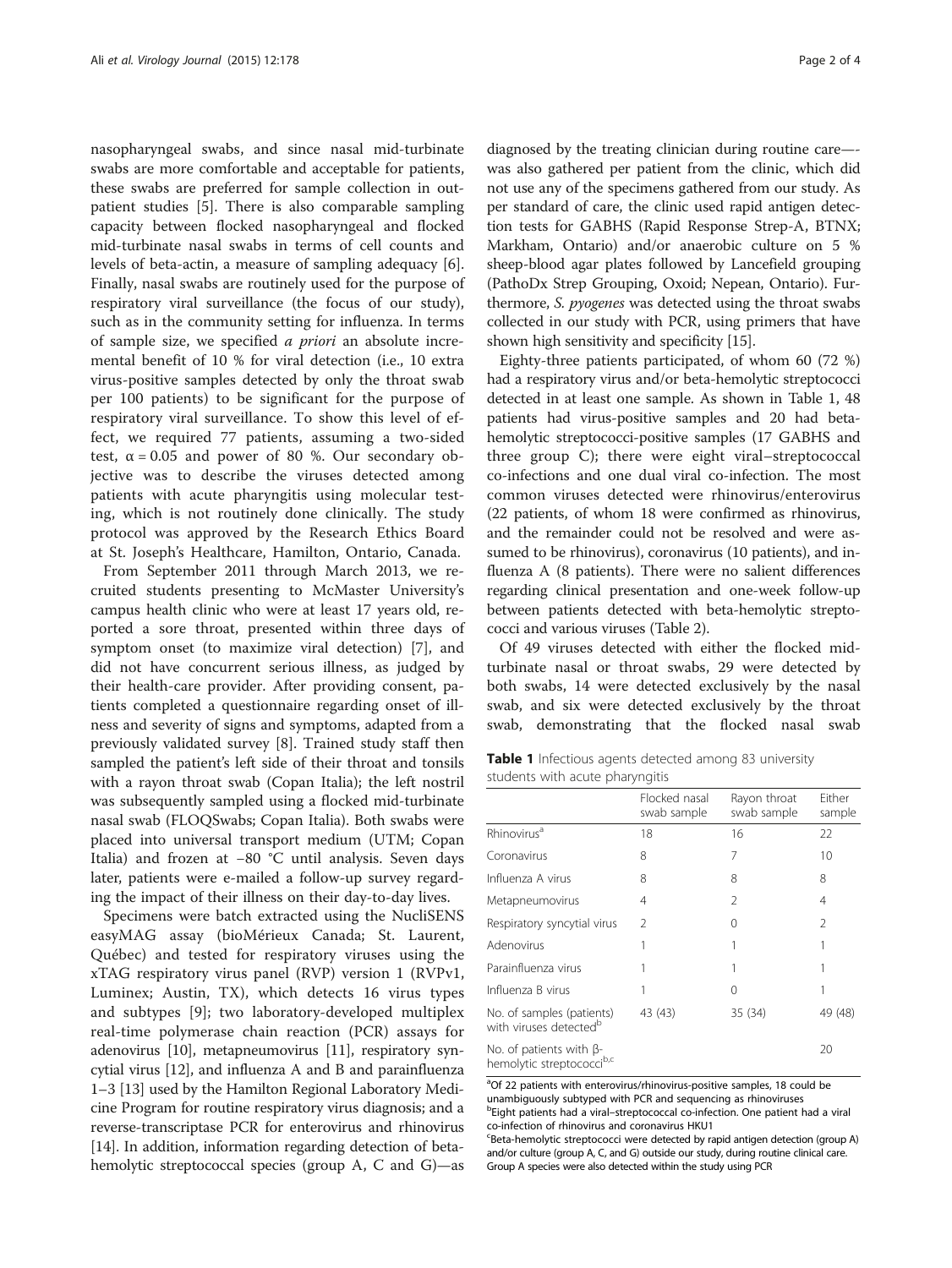<span id="page-2-0"></span>**Table 2** Clinical presentation and follow-up of 83 university students with acute pharyngitis

|                                            | Virus only       |         |                           |                    | Streptococcal $\pm$ virus <sup>c</sup> | Negatives |
|--------------------------------------------|------------------|---------|---------------------------|--------------------|----------------------------------------|-----------|
|                                            | E/R <sup>a</sup> | Flu     | Corona-virus <sup>a</sup> | Other <sup>b</sup> |                                        |           |
| No. patients at presentation <sup>a</sup>  | 19               | 8       | 9                         | 5                  | 20                                     | 23        |
| Symptom duration, median no. of days (IQR) | 3(1)             | 3(0)    | 3(1)                      | 3(0)               | 2(2)                                   | 2(1)      |
| Symptoms, n (%)                            |                  |         |                           |                    |                                        |           |
| Sore throat <sup>d</sup>                   | 19 (100)         | 8 (100) | 9(100)                    | 5(100)             | 20 (100)                               | 23 (100)  |
| Cough                                      | 16 (84)          | 8 (100) | 7(78)                     | 4(80)              | 13 (65)                                | 15(65)    |
| Fever                                      | 12(63)           | 8(100)  | 3(33)                     | 5(100)             | 18 (90)                                | 9(39)     |
| Sneezing                                   | 14(74)           | 6(75)   | 7(78)                     | 4(80)              | 7(35)                                  | 7(30)     |
| Runny nose                                 | 18 (95)          | 8(100)  | 7(78)                     | 4(80)              | 13 (65)                                | 12 (52)   |
| Headache                                   | 13 (68)          | 7(88)   | 5(56)                     | 5(100)             | 14(70)                                 | 13(57)    |
| Sinus pain/pressure                        | 12(63)           | 7(88)   | 5(56)                     | 3(60)              | 10(50)                                 | 8(35)     |
| Cervical lymphadenopathy                   | 10(53)           | 6(75)   | 3(33)                     | 3(60)              | 15(75)                                 | 13(57)    |
| No. (%) prescribed antibiotic              | 3(16)            | 0(0)    | 1(11)                     | 1(20)              | 15(75)                                 | 8(35)     |
| No. patients at one-week follow-up         | 19               | 7       | 9                         | 6                  | 19                                     | 21        |
| Symptom duration, median no. of days (IQR) | 4(4)             | 4(2)    | 7(3)                      | 4(2)               | 3(3)                                   | 7(3)      |
| No. (%) who missed $\geq$ 1 day of school  | 5(26)            | 5(71)   | 4(44)                     | 3(50)              | 13 (68)                                | 6(29)     |

Abbreviations: E/R Enterovirus/rhinovirus, IQR Interquartile range

<sup>a</sup>One patient with co-infection of rhinovirus and coronavirus HKU1 was analyzed in both columns

 $b^{\text{th}}$ Includes patients with adenovirus (n = 1), metapneumovirus (n = 2) and respiratory syncytial virus (n = 2)<br>Shockudes patients with group A (n - 17) and group C (n - 3) beta-hemolytic streptococci, with five and

 $<sup>c</sup>$  Includes patients with group A (n = 17) and group C (n = 3) beta-hemolytic streptococci, with five and three viral co-infections, respectively. No group G</sup> beta-hemolytic streptococci were detected

<sup>d</sup>By definition, this proportion is 100 % given study inclusion criteria

sampled viruses well even among patients whose primary complaint was a sore throat. Results between the two swabs were concordant for 76 % (63/83) of patients, with a moderate level of agreement (Cohen's kappa, 0.52; 95 % CI, 0.34–0.70).

However, since rayon throat swabs detected six viruspositive patients who were negative in nasal swab samples, there was a small incremental value to its use, specifically, an absolute increase in viral detection of 7.1 % (95 % CI, 1.2–12.9 %). The specific viruses detected were four rhinoviruses and two coronaviruses. This modest incremental benefit aligns with recent research on children and adults with influenza-like illness demonstrating that sampling the throat in conjunction with the nasopharynx or nose can improve sensitivity for viral detection [[3, 4](#page-3-0)]. This may be if the optimal site for detection (throat, nose, or nasopharynx) varies by virus, as shown in one previous study among patients with influenza-like illness and severe acute respiratory illness, which found higher sensitivity for detection for adenovirus and influenza A in the throat [\[4](#page-3-0)]. Therefore, sampling with throat swabs may be valuable in the context of respiratory viral surveillance, and a cost-effective approach could be to pool nasal and throat swabs together for combined processing and amplification [\[13, 16\]](#page-3-0).

Our study has some limitations. Without a control group of patients without acute pharyngitis, we could not distinguish infection unrelated to the presenting

illness, and thus cannot infer causation. For example, it may be that the viruses detected in the nose did not cause pharyngitis. Thus, our findings pertain more to the setting of respiratory viral surveillance, where the focus is on detection rather than diagnosis. Second, the throat and nasal swabs we used were made of different materials (rayon vs. flocked nylon, respectively). Some previous research suggests that flocked throat swabs may be superior to rayon throat swabs for respiratory viral detection. A study of 223 newly admitted elderly inpatients in Norway that tested oropharyngeal and nasopharyngeal specimens for respiratory viruses using real-time PCR found 4.8-fold higher viral load (95 % CI, 1.3–17,  $p = 0.017$ ) with flocked swabs compared to rayon swabs, regardless of sampling site [\[17](#page-3-0)]. This suggests that the incremental benefit we estimated for respiratory viral detection using the rayon throat swab may increase with a flocked throat swab. Thus, swab material and other relevant factors regarding swab design—including swab length and shape—require further study. Finally, as noted above, the optimal site for detection may vary by virus. We were unable to detect such differences due to our small sample size, and this also remains an area for future research.

In summary, we evaluated rayon throat and flocked mid-turbinate nasal swabs for viral detection among young adults with acute pharyngitis. Respiratory viruses were detected in the majority, particularly rhinovirus,